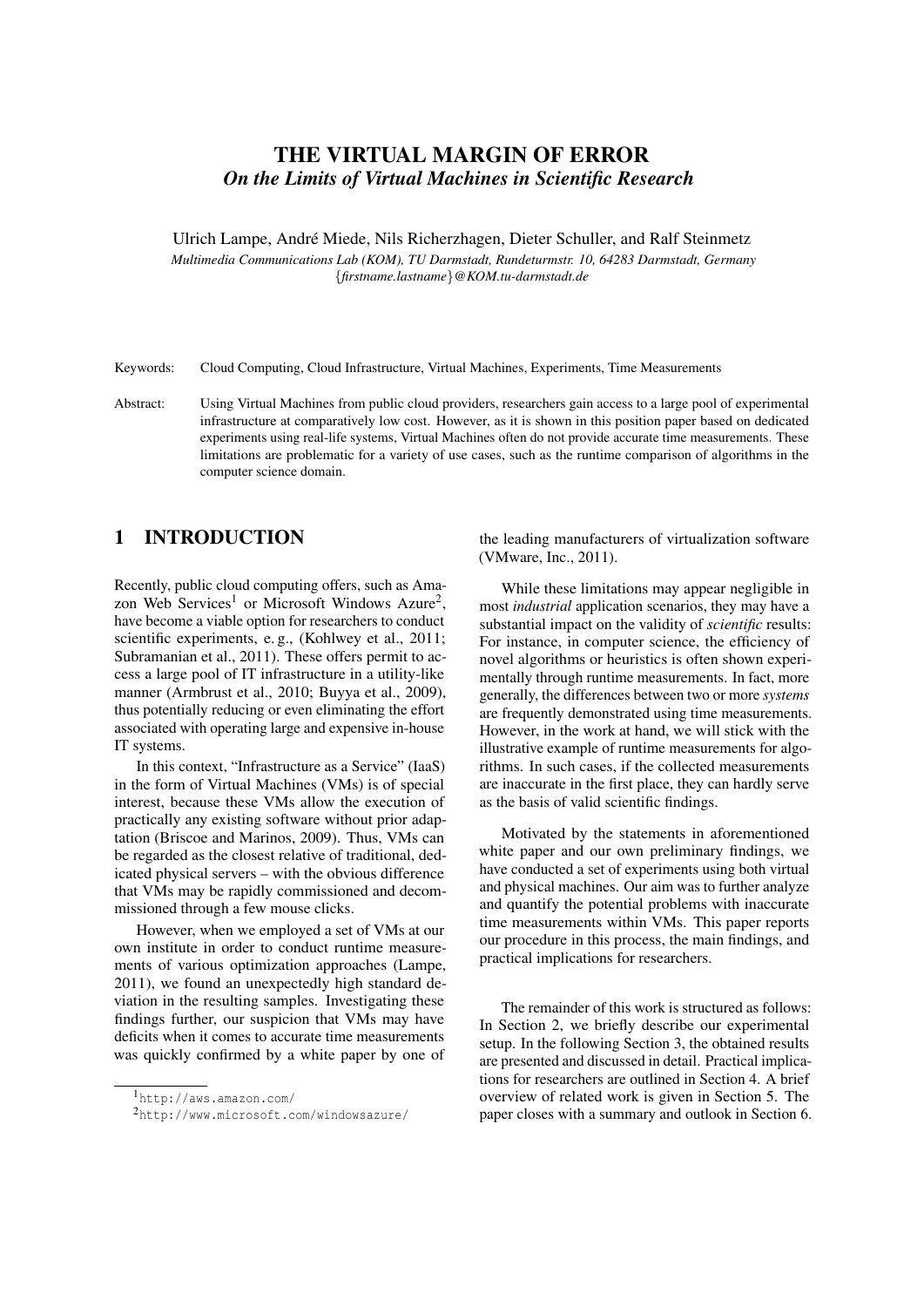### <span id="page-1-0"></span>2 EXPERIMENTAL SETUP

In the following, we provide a compact overview of the setting in which the experiments were conducted, i. e., the underlying design of our custom-made tool for experiment automation, the virtual and physical infrastructure, and the measurement approach.

#### 2.1 Measurement Tool

In order to collect empirical data on the potential measurement inaccuracies within VMs, we have designed a generic measurement program and implemented it in Java. The essential idea behind the tool is to call a certain deterministic method and measure its required computation time repeatedly. In this context, deterministic means that for a given argument, the method provides the same result and requires a static amount of computation time.

For this purpose, we have implemented a simple function that computes the *factorial* of a given argument, i. e., a given integer number. The corresponding Java code to implement this function is provided in Listing [1.](#page-1-1) The tool can be configured to conduct a series of batches. Each batch comprises a number of calls of the aforementioned factorial function based on a given set of arguments. More formally, *b* batches are subsequently executed, with each batch comprising *c* method calls using the individual arguments *a* from the set  $A = \{1, 2, ..., 2^{a_{max}}\}$ , respectively. Thus, for each individual argument, *b* ∗ *c* method calls are conducted, resulting in a total sample of  $(a_{max} + 1) * b * c$ *observations*, each representing a individual runtime measurement.

As can be seen in the code (cf. Listing [1\)](#page-1-1), the tool automatically adapts the given argument through multiplication by a so-called *machine speed index*. This index is initially determined by the program and ensures that for a given argument *a*, the computation time is approximately *a* ∗ 10 ms, regardless of the underlying processor. This ensures that the obtained runtime measurement observations feature roughly the same *absolute* values for identical arguments.

It is important to note that the use of the factorial function in our experiments is not a necessity. In fact, any method that has a *static* runtime for a given argument (e. g., a simple counter) would serve the purpose. In the ideal case of perfect measurement accuracy<sup>[3](#page-1-2)</sup>, such method would exhibit the identical runtime for a specific argument. Thus, all fluctuations in the observed runtime could be attributed to measurement inaccuracies.

#### <span id="page-1-3"></span>2.2 Employed Infrastructure

In our experiments, we employed five different machine configurations. A detailed overview is provided in Table [1.](#page-2-1) As can be seen, the configurations allow two major comparisons:

- 1. Between virtual and physical infrastructures based on the same operating system.
- 2. Between different operating systems, namely Microsoft Windows 7 and Ubuntu Linux 11.10, based on the identical infrastructure.

Thus, we not only account for potential differences between virtual and physical infrastructures, but also for the operation system-specific handling of timekeeping, cf. [\(VMware, Inc., 2011\)](#page-5-6).

Four out of the five employed physical and virtual machines were supplied by our institute (KOM), whereas one machine was leased from the cloud, i. e., Amazon Web Services Elastic Compute Cloud (AWS EC2). Unfortunately, AWS does not offer Microsoft Windows 7 as operating system presently. Thus, we had to restrict our experiment to one AWS VM running Ubuntu Linux.

The VMs from our institute were configured to use a static amount of both CPU and RAM. Through this configuration, we aim to minimize potential measure-

<span id="page-1-2"></span><sup>&</sup>lt;sup>3</sup>Please note that in this work, the term "accuracy" is used in a colloquial, rather than formal manner. Specifically, our use of the term does not necessarily reflect the common interpretation in the domain of information retrieval [\(Manning](#page-5-8) [et al., 2008\)](#page-5-8).

|  |  |  |  |  |  |  |  |  |  | Listing 1: Factorial function used for computation time measurement. |
|--|--|--|--|--|--|--|--|--|--|----------------------------------------------------------------------|
|--|--|--|--|--|--|--|--|--|--|----------------------------------------------------------------------|

```
public long getFactorialCompTime (long arg, double machineSpeedIndex) { 1<br>
long adaptedArg = (long) ((double) arg * machineSpeedIndex);
  long adaptedArg = (long) ((double) arg * machineSpeedIndex ); 2
  BigDecimal fact = new BigDecimal (1); 3
 long startTime = System . nanoTime ();<br>
for (long i = 1; i < adaptedArg; i++) { fact . multiply (new BigDecimal(i)); } 5
   for (long i = 1; i < adaptedArg; i + +) { fact . multiply (new BigDecimal (i)); } 5<br>
ong endTime = System. nanoTime ();
 long endTime = System.nanoTime ();<br>
return endTime - startTime; 7
 return endTime - startTime; 7<br>8
} 8
```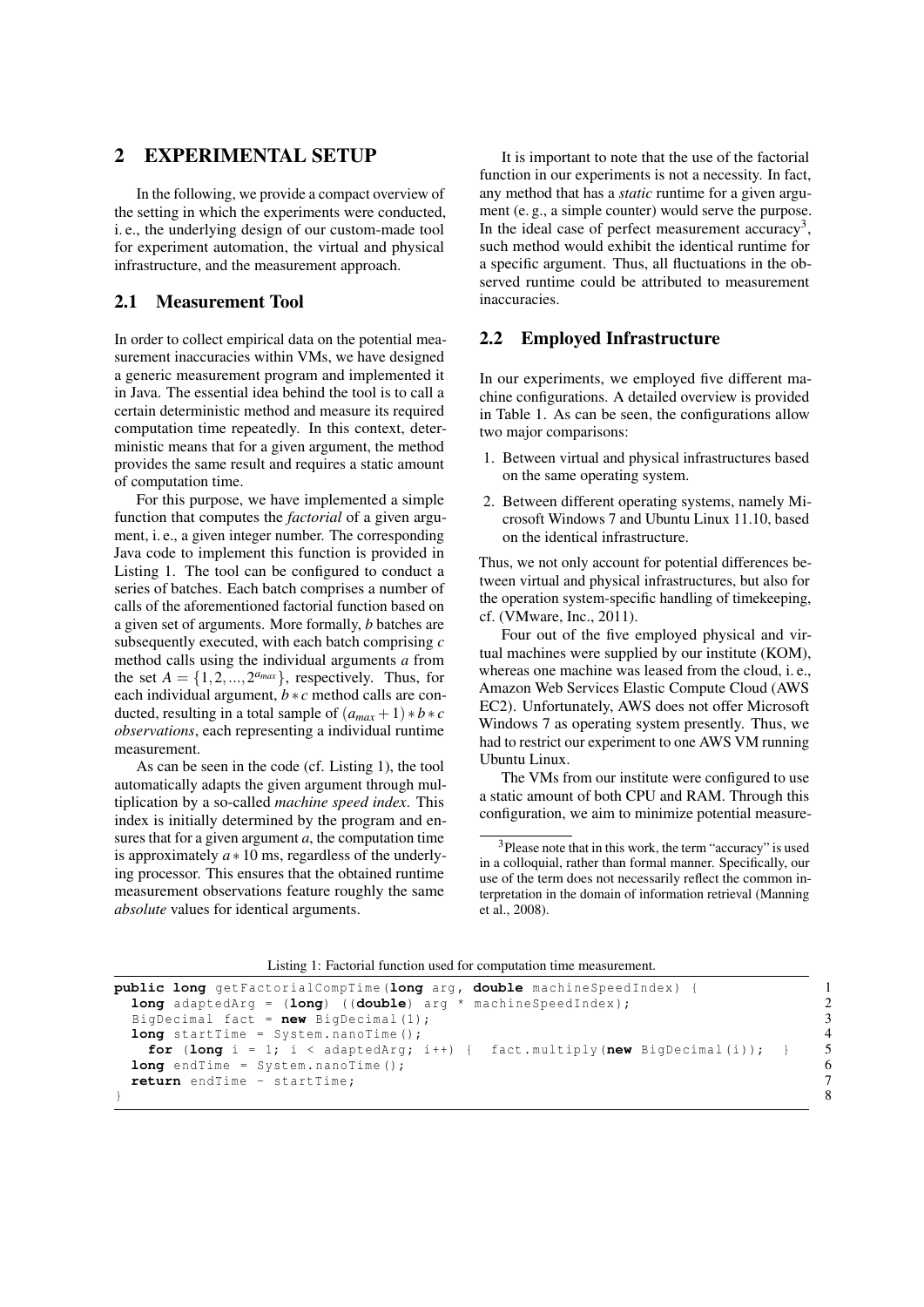<span id="page-2-1"></span>Table 1: Overview of machine configurations employed in the experiments. *Abbreviations*: Amazon Web Services Elastic Compute Cloud (AWS EC2); The authors' institute (KOM); Elastic Compute Unit (ECU).

| ID      | Machine            | Supplier   |            | Equipment | Virtualization     | Operating      |
|---------|--------------------|------------|------------|-----------|--------------------|----------------|
|         | Type               |            | <b>CPU</b> | RAM       | Software           | System         |
| AWS-Lnx | Virtual (t1-small) | AWS EC2    | 1 ECU      | 1.7 GB    | <b>Xen</b>         | Ubuntu 11.10   |
| VM-Lnx  | Virtual            | <b>KOM</b> | 1 GHz      | 1 GB      | <b>VMware ESXi</b> | Ubuntu $11.10$ |
| VM-Win  | Virtual            | KOM        | 1 GHz      | 1 GB      | <b>VMware ESXi</b> | Windows 7 SP 1 |
| PM-Lnx  | Physical           | KOM        | 2.66 GHz   | 4 GB      |                    | Ubuntu $11.10$ |
| PM-Win  | Physical           | KOM        | 2.66 GHz   | 4 GB      |                    | Windows 7 SP 1 |

ment inaccuracies from automatic up- or downscaling of the VMs throughout the experimental process.

#### 2.3 Measurement Procedure

In order to minimize potential measurement inaccuracies due to background services (such as file indexing, virus scanning, etc.), we booted the operating systems on our measurement infrastructure into the shell-based recovery modes. Subsequently, we started our measurement tool from the command line.

On each configuration, we conducted 25 batches with 100 method calls each (i.e.,  $b = 25$ ,  $c = 100$ ). The set of applicable arguments was specified as  $A =$  $\{1, \ldots, 2^7\}$ , i.e.,  $a_{max} = 7$ . Thus, we obtained a total *sample* of 20,000 runtime measurement observations per machine configuration with *subsamples* of 2,500 observations per argument and machine configuration.

Following the measurement process, the subsamples were normalized, i. e., each individual observation was divided by the mean value of the subsample. Thus, following normalization, the mean value  $\mu$  of each subsample corresponded to 1. Through this procedure, we account for the fact that – despite the machine speed adaptation in the factorial method – the absolute mean values of the subsamples slightly differ, which would render them ill-comparable.

#### <span id="page-2-0"></span>3 RESULTS AND DISCUSSION

Table [2](#page-3-1) and Figure [1](#page-3-2) depict the results of our experiments with respect to the common metric of *standard deviation*. Due to the use of a deterministic method with static runtime in our measurement tool, identical computation times would (ideally) be expected for the same argument, corresponding to a standard deviation of 0. Accordingly, higher standard deviation values indicate measurement inaccuracies.[4](#page-2-2)

Table [3](#page-3-3) additionally provides the result of a *pair*wise Friedman test (Marques de Sá, 2007) between all five machine configurations. The Friedman test is a non-parametric, rank-based test, which essentially checks whether one sample consistently features observations with higher (or lower) value than one or more other samples. In our case, the eight observed standard deviation values for each machine configuration, as provided in Table [2,](#page-3-1) serve as samples. That is, for each pair of machine configurations, we test whether one of the configurations consistently achieves a lower standard deviation across all arguments than the other, i. e., whether it achieves a higher measurement accuracy.

As is evident from the results, specifically the metric of standard deviation, the VMs exhibit a *substantially higher fluctuation* in the measured computation time. On the VMs and for the smallest argument (i. e., 1, which results in an absolute computation time of roughly 10 ms), the standard deviation of the subsamples is in the same magnitude order as the normalized mean, i. e., 1 or 100%. For the physical machines, the value is substantially lower and lies in the magnitude order of 0.01, or 1% of the normalized mean.

With increasing argument value, and thus, absolute computation time, the effect diminishes. However, even for the largest argument in our experiments (i. e., 128, corresponding to an absolute computation time above 1 s), there is a clear difference observable between the virtual and physical machines (cf. Table [2](#page-3-1) and Figure [1\)](#page-3-2).

In general, the observed standard deviation, which is a relative measure due to the normalization step, decreases with increasing absolute computation time. This indicates that the absolute standard deviation is comparatively stable and a perfect measurement accuracy cannot be achieved, for instance, due to general deficiencies in the operating system's or Java's timekeeping.

It is interesting to note that the VM from Amazon's EC2 exhibits the highest inaccuracy, trailed by the VMs operated at our institute. Thus, it can be reasoned that the measurement accuracy of a virtual infrastructure can be improved through appropriate

<span id="page-2-2"></span><sup>4</sup>More detailed measurement results are available via our website at [http://www.kom.tu-darmstadt.de/](http://www.kom.tu-darmstadt.de/~lampeu/closer-2012/) [˜lampeu/closer-2012/](http://www.kom.tu-darmstadt.de/~lampeu/closer-2012/).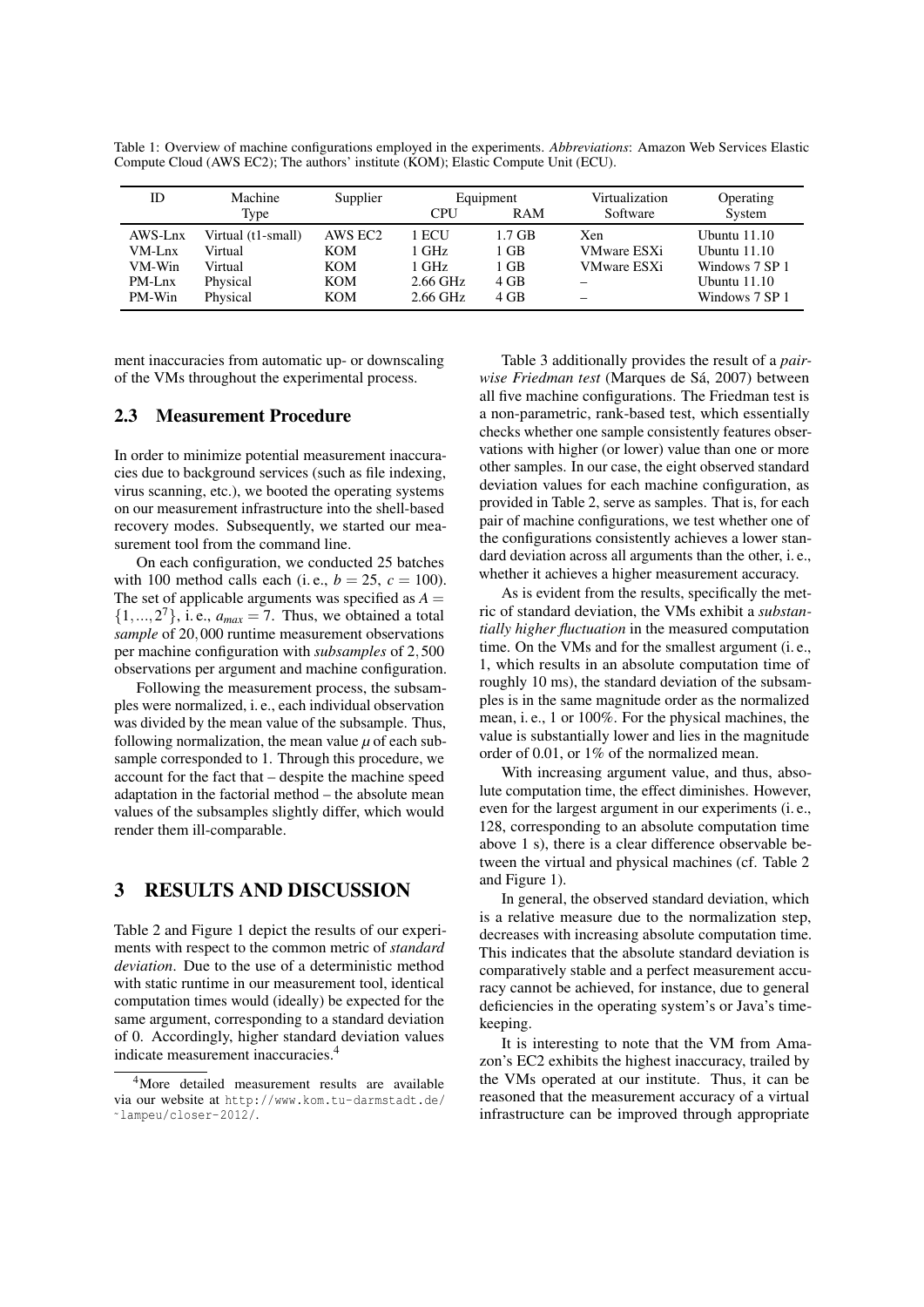<span id="page-3-1"></span>Table 2: Observed standard deviation of the measured computation times (per machine configuration and argument, based on a normalized mean of  $\mu = 1$  per subsample).

| Machine Config.<br>Argument |        |        | 4      | 8      | 16     | 32     | 64     | 128    |
|-----------------------------|--------|--------|--------|--------|--------|--------|--------|--------|
| AWS-Lnx                     | 2.0680 | 1.4397 | 0.9286 | 0.5319 | 0.2070 | 0.1287 | 0.0774 | 0.0410 |
| $VM-Lnx$                    | 1.1850 | 0.7851 | 0.4863 | 0.3359 | 0.1650 | 0.0887 | 0.0334 | 0.0274 |
| VM-Win                      | 1.2360 | 0.8276 | 0.5355 | 0.2707 | 0.1372 | 0.0761 | 0.0374 | 0.0220 |
| PM-Lnx                      | 0.0332 | 0.0124 | 0.0115 | 0.0074 | 0.0058 | 0.0056 | 0.0041 | 0.0032 |
| PM-Win                      | 0.0197 | 0.0098 | 0.0090 | 0.0064 | 0.0071 | 0.0087 | 0.0108 | 0.0119 |

<span id="page-3-2"></span>

Figure 1: Observed standard deviation of the measured computation times (per machine configuration and argument, based on a normalized mean of  $\mu = 1$  per subsample). Please note the logarithmic scaling of the ordinate.

configuration steps, as it has been explained in Section [2.2.](#page-1-3) However, in the case of a public cloud offer, these options are commonly not available to the end user.

With respect to the two different operating systems in our experiment, the results of the Friedman test (cf. Table [3\)](#page-3-3) indicate that neither Windows nor Linux is able to consistently achieve a lower standard deviation and thus, higher measurement accuracy (assuming a common confidence level of 90% or greater, i. e.,  $\alpha$  < 0.10). In accordance, it can be observed in Figure [1](#page-3-2) that the standard deviation values on the same infrastructure are largely similar for both operating systems.

## <span id="page-3-0"></span>4 PRACTICAL IMPLICATIONS

Now, what are the *practical implications* of our findings? Consider, for instance, Figure [2,](#page-4-1) which depicts a plot that is commonly found in computer science research papers. Two algorithms, namely A and B, have been experimentally evaluated with respect to their computation time, based on a number of test cases.[5](#page-3-4)

<span id="page-3-3"></span>Table 3: Results of pairwise Friedman tests (Marques de Sá, [2007\)](#page-5-9) between the machine configurations. The given values correspond to the significance probability of the respective Friedman test statistic. Values below a specified level  $\alpha$ (commonly 0.05 or 0.10) indicate that the hypotheses of equal measurement accuracy may be rejected.

| Machine<br>AWS-<br>VM-<br>PM-<br>VM-<br>PM-<br>Config.<br>Win<br>Win<br>Lnx<br>Lnx.<br>Lnx<br>0.000<br>AWS-Lnx<br>0.000<br>0.000<br>0.000<br>1.000<br>0.726<br>0.000<br>$VM-Lnx$<br>0.000<br>0.000<br>1.000<br>VM-Win<br>0.000<br>0.726<br>1.000<br>0.000<br>0.000<br>0.726<br>$PM-Lnx$<br>0.000<br>0.000<br>0.000<br>1.000<br>PM-Win<br>0.000<br>0.726<br>0.000<br>1.000<br>0.000 |  |  |  |
|------------------------------------------------------------------------------------------------------------------------------------------------------------------------------------------------------------------------------------------------------------------------------------------------------------------------------------------------------------------------------------|--|--|--|
|                                                                                                                                                                                                                                                                                                                                                                                    |  |  |  |
|                                                                                                                                                                                                                                                                                                                                                                                    |  |  |  |

A common (null) hypothesis would state that "algorithm A and B do not differ with respect to their computation time". Such hypothesis can, for instance, be validated through a *visual test*. In this test, a researcher checks whether the *confidence intervals* of the observed mean runtimes for the two algorithms overlap. In many cases, such a relatively simple test is sufficient to examine a statistically significant relationship between two samples [\(Jain, 1991\)](#page-5-10).

On the left side of the figure, the measurements have been taken with comparatively low accuracy. Accordingly, the error bars, which indicate the confidence

<span id="page-3-4"></span><sup>&</sup>lt;sup>5</sup>In accordance with our statement in Section [1,](#page-0-2) the following arguments also apply to the more general case of two or more *systems*.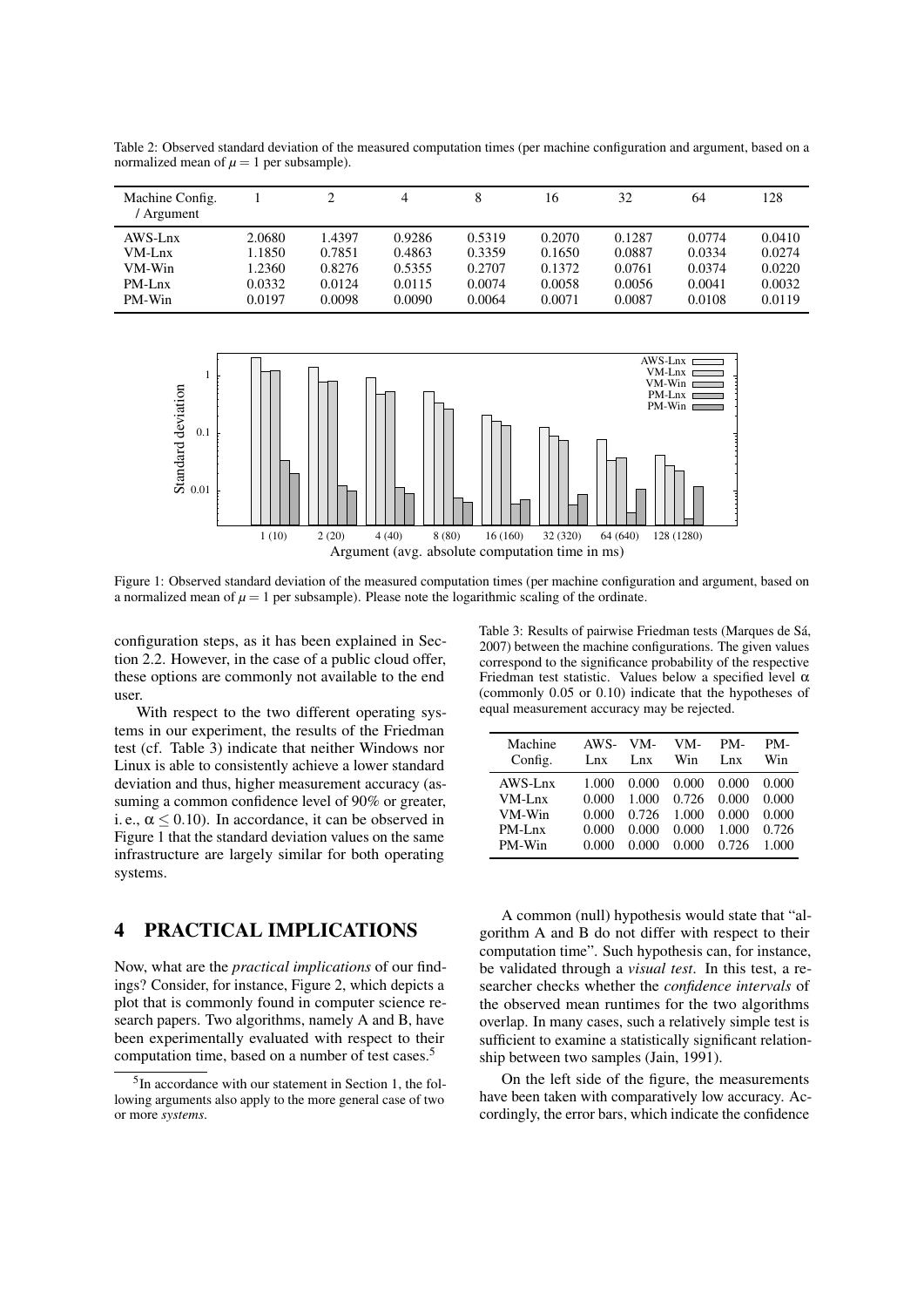interval of the mean runtime, become very wide. Thus, based on aforementioned visual test, a researcher could not establish a significant difference between the two algorithms. In contrast, on the right side, the measurements have been taken with comparatively high accuracy. Thus, the error bars are substantially smaller. Accordingly, the statistically significant difference in computation time is immediately evident.

The effect occurs because the width of the confidence intervals is linearly related to the standard deviation. Specifically, if  $\alpha$  indicates the confidence level,  $\sigma$  the standard deviation, *n* the sample size, and  $z_{1-\alpha/2}$ the  $(1 - \alpha/2)$ -quantile of a unit normal variate, the confidence interval is deduced as follows [\(Jain, 1991\)](#page-5-10):

$$
CI_{100(1-\alpha)\%} = \bar{x} \pm z_{1-\alpha/2} \frac{\sigma}{\sqrt{n}} \tag{1}
$$

Above formula does not only underline the practical significance of the metric of standard deviation. It also points to a practical countermeasure to address insufficient measurement accuracy, namely, increasing the number of samples. Unfortunately, this countermeasure may not always be an option: First, the number of available test cases and thus, obtainable observations, may be restricted in a specific scenario. Second, each additional experiment and resulting observation may incur increased cost. This is especially true when VMs from a public cloud provider are employed.

Lastly, it is important to stress again that the problem of low measurement accuracy does not only concern the visual test, which has been provided as an illustrative example here. In fact, it concerns all tests are that based on the metric of standard deviation, such as the common *t*-test [\(Jain, 1991\)](#page-5-10). Yet, the simple example illustrates that the measurement inaccuracies may, in fact, make it much harder – or, in some cases, even impossible – for researchers to draw useful and valid conclusions from their experiments.

## <span id="page-4-0"></span>5 RELATED WORK

To the best of our knowledge, we are the first to empirically examine and compare the accuracy of time measurements across various virtual and physical machine configurations. However, the potential deficits of virtualization with respect to timekeeping have been discussed in the literature before.

Specifically, the theoretical underpinning for this work has been provided by a white paper of VMware, a major supplier of virtualization technologies [\(VMware,](#page-5-6) [Inc., 2011\)](#page-5-6). In this guide, the company initially explains how timekeeping functionalities are commonly

<span id="page-4-1"></span>

Figure 2: Example of a common plot in computer science research for the comparison of two algorithms, based on a visual test [\(Jain, 1991\)](#page-5-10).

implemented in physical hardware today. In addition, the timekeeping methodologies in different operating systems – including Microsoft Windows and Linux – are described. Based on this fundamental information, the white paper outlines the specific problems of timekeeping in VMs and explains potential countermeasures. However, these countermeasures appear to be targeted for clock synchronization in general, rather than the specific problem of time measurements in the sub-second range, which is of particular interest for the evaluation of scientific results and has been examined in our work.

An empirical study of clock skew behavior on different devices, including VMs, has been presented by Sharma et al. [\(Sharma et al., 2011\)](#page-5-11). The authors exploit the timestamps in ICMP and TCP data packets to quantify the relative clock deviation over different time periods, lasting from minutes to days. Interestingly, Sharma et al. do not find significant differences in clock skew behavior between the examined VMs and the underlying physical machines that host them. However, their work is not explicitly targeted at the accuracy of runtime measurements, specifically not in the sub-second range, but rather at the issue of correct timekeeping in terms of clock synchronization.

The effects of virtualization on timekeeping within the Linux operating systems are extensively discussed by Chen et al. [\(Chen et al., 2010\)](#page-5-12). The authors propose a methodology to improve CPU-based time accounting within the *Xen* virtualization platform, called *XenHV-MAct*. The benefits of their solution are documented using empirical evaluations. In contrast to our work, Chen et al. do not provide an exact quantification of measurement accuracies depending on absolute computation times.